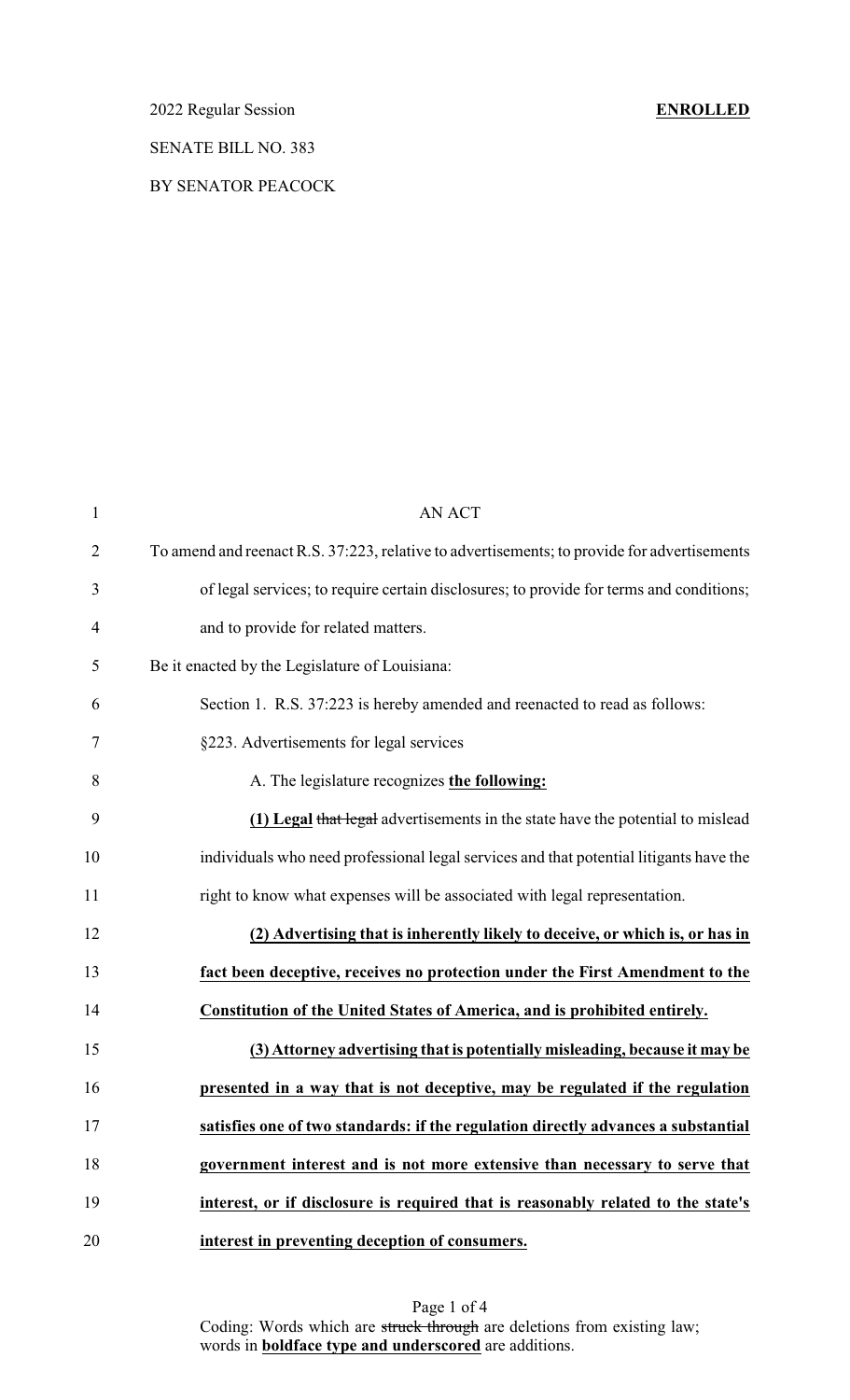### **SB NO. 383 ENROLLED**

| $\mathbf{1}$   | B.(1) Any advertisement for legal services, in any format, that contains a               |  |  |  |
|----------------|------------------------------------------------------------------------------------------|--|--|--|
| $\overline{2}$ | reference to a monetary settlement agreement or an award by a jury verdict               |  |  |  |
| 3              | previously obtained by the advertising attorney shall, in the same advertisement,        |  |  |  |
| $\overline{4}$ | disclose all attorney fees paid to the advertising attorney that are associated with the |  |  |  |
| 5              | settlement agreement or award by jury verdict.                                           |  |  |  |
| 6              | (2) The disclosure of all attorney fees associated with the settlement or jury           |  |  |  |
| $\tau$         | verdict when presented in print shall be in a font size no smaller than half the size of |  |  |  |
| 8              | the largest font size used in the advertisement and when presented verbally shall be     |  |  |  |
| 9              | audible, intelligible, and presented with equal prominence and in the same manner        |  |  |  |
| 10             | as the other parts of the advertisement.                                                 |  |  |  |
| 11             | C. Any advertisement for legal services, in any format, containing a                     |  |  |  |
| 12             | reference or testimonial to past successes or results obtained shall be presented        |  |  |  |
| 13             | in a truthful, nondeceptive manner and shall include a disclaimer such as                |  |  |  |
| 14             | "Results May Vary" or "Past Results are not a Guarantee of Future Success".              |  |  |  |
| 15             | D. Any advertisement for legal services or any unsolicited written                       |  |  |  |
| 16             | communication, in any format, that includes the portrayal of a client by a               |  |  |  |
| 17             | nonclient or the depiction of any event or scene or picture that is not actual or        |  |  |  |
| 18             | authentic shall include a disclaimer. Any words or statements required by this           |  |  |  |
| 19             | Section to appear in an advertisement or unsolicited written communication               |  |  |  |
| 20             | shall be clearly legible if written or intelligible if spoken aloud. All disclosures     |  |  |  |
| 21             | and disclaimers shall be clear, conspicuous, and clearly associated with the item        |  |  |  |
| 22             | requiring disclosure or disclaimer. Written disclosures and disclaimers shall be         |  |  |  |
| 23             | clearly legible and, if televised or displayed electronically, shall be displayed for    |  |  |  |
| 24             | a sufficient time to enable the viewer to easily see and read the disclosure or          |  |  |  |
| 25             | disclaimer. Spoken disclosures and disclaimers shall be plainly audible and              |  |  |  |
| 26             | clearly intelligible.                                                                    |  |  |  |
| 27             | E. The following communications in attorney advertisements shall be                      |  |  |  |
| 28             | prohibited:                                                                              |  |  |  |
| 29             | (1) Any advertisement for legal services, in any format, that utilizes a                 |  |  |  |
| 30             | nickname, moniker, motto, or trade name that states or implies an ability to             |  |  |  |
|                |                                                                                          |  |  |  |

Coding: Words which are struck through are deletions from existing law; words in **boldface type and underscored** are additions.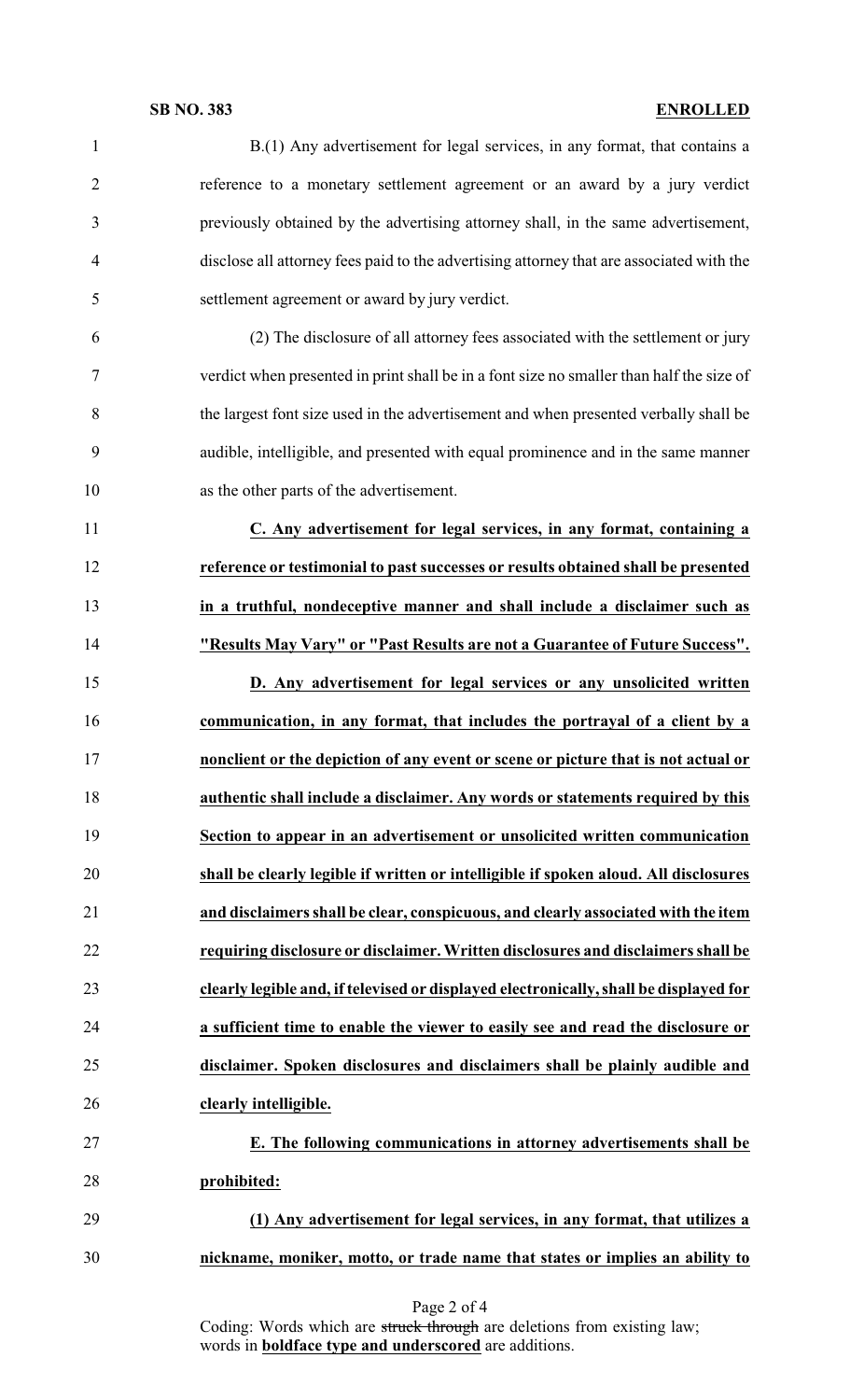### **SB NO. 383 ENROLLED**

| $\mathbf{1}$   | obtain results in a matter.                                                                                |  |  |  |  |
|----------------|------------------------------------------------------------------------------------------------------------|--|--|--|--|
| $\overline{2}$ | (2) Any advertisement for legal services, in any format, that promises                                     |  |  |  |  |
| 3              | results.                                                                                                   |  |  |  |  |
| $\overline{4}$ | E.F. The Louisiana Supreme Court may adopt rules as necessary to                                           |  |  |  |  |
| 5              | implement and enforce the provisions of this Section by December 22, 2022.                                 |  |  |  |  |
| 6              | $\overline{B}$ . $\overline{G}$ . (1) For purposes of this Section, "media entity" includes the following: |  |  |  |  |
| 7              | (a) Radio or television broadcast station.                                                                 |  |  |  |  |
| 8              | (b) Cable television company.                                                                              |  |  |  |  |
| 9              | (c) Newspaper or periodical company.                                                                       |  |  |  |  |
| 10             | (d) Billboard company.                                                                                     |  |  |  |  |
| 11             | (e) Voice, data, or other communications.                                                                  |  |  |  |  |
| 12             | (f) Information services.                                                                                  |  |  |  |  |
| 13             | (g) Internet access provider.                                                                              |  |  |  |  |
| 14             | (h) Bona fide news or public interest website operator.                                                    |  |  |  |  |
| 15             | (2) The provisions of this Section shall not limit or otherwise affect the                                 |  |  |  |  |
| 16             | carriage, distribution, transmission, or display of any advertisement by a media                           |  |  |  |  |
| 17             | entity. Any carriage, distribution, transmission, or display of an advertisement by a                      |  |  |  |  |
| 18             | media entity shall not be considered a violation of this Section by the media entity.                      |  |  |  |  |
| 19             | H. Any court costs or attorney fees awarded to a prevailing party                                          |  |  |  |  |
| 20             | against the supreme court in an action challenging the constitutionality of this                           |  |  |  |  |
| 21             | Section shall be paid by the state. Nothing in this Section shall prevent the                              |  |  |  |  |
| 22             | supreme court from recovering court costs or attorney<br>fees if the                                       |  |  |  |  |
| 23             | constitutionality of this Section is upheld.                                                               |  |  |  |  |
| 24             | Section 2. R.S. $37:223(A)$ , as amended by this Act, is consistent with prior                             |  |  |  |  |
| 25             | jurisprudence and establishes the factors used to determine when communication in attorney                 |  |  |  |  |
| 26             | advertising may be regulated. See, Public Citizen Inc. v. Louisiana Disciplinary Bd., 632                  |  |  |  |  |
| 27             | F.3d 212 (2011).                                                                                           |  |  |  |  |
| 28             | Section 3. Notwithstanding any other law to the contrary, the attorney general shall                       |  |  |  |  |
| 29             | represent or supervise the representation of the interest of the state in any action or                    |  |  |  |  |
| 30             | proceeding in which the constitutionality of this Act is challenged or assailed.                           |  |  |  |  |

Page 3 of 4

Coding: Words which are struck through are deletions from existing law; words in **boldface type and underscored** are additions.